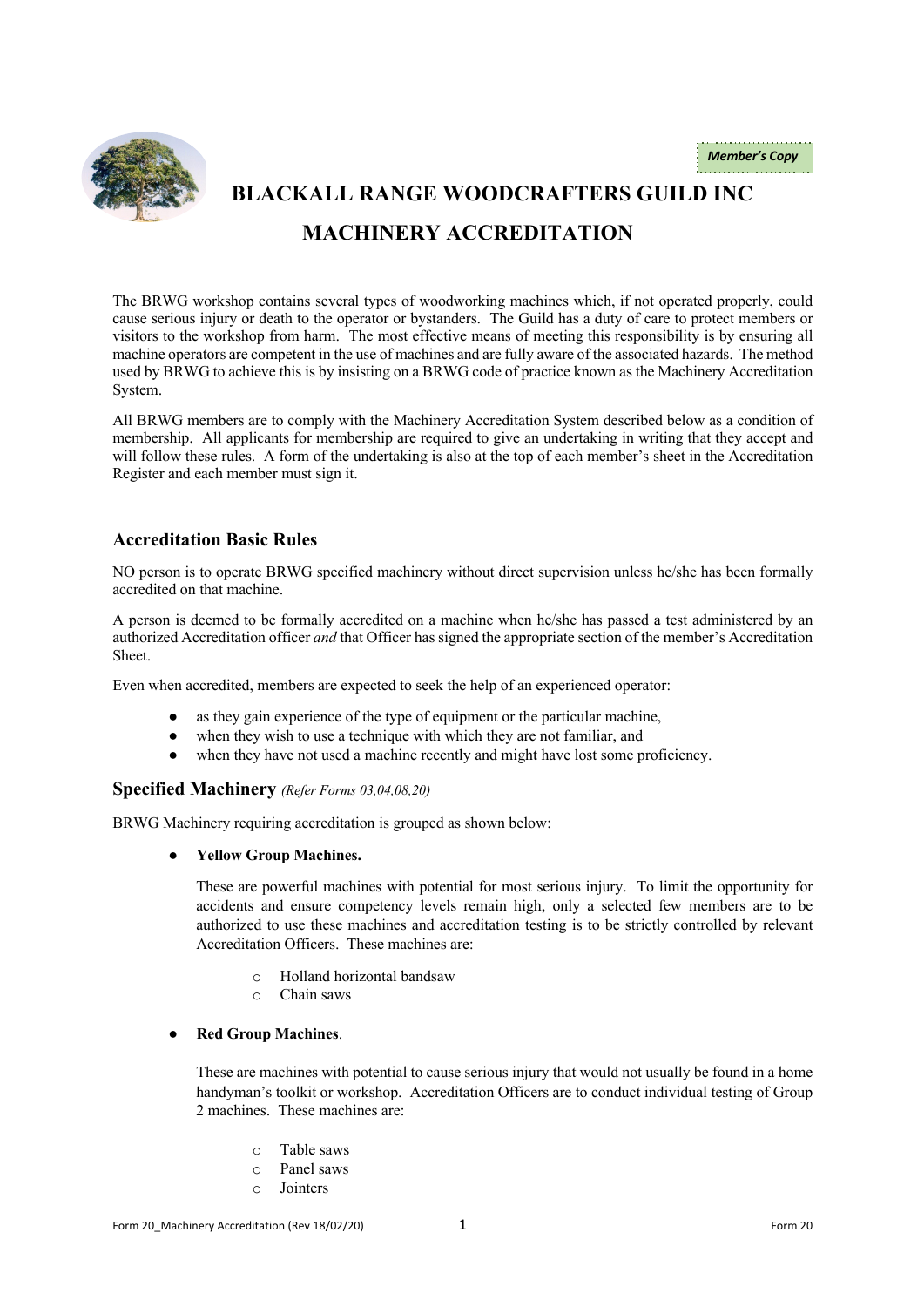#### **Orange Group Machines.**

- o Band saws
- o Compound mitre saws
- o Planers/thicknessers
- o Wood Wizz
- o Router tables
- o Bench drills and grinders
- o Bench-mounted sanding equipment (drum sander, linisher, spindle sander and disc sander).
- o Chisel mortiser
- o Pop-up Docking Saw

#### **Purple Group Machines.**

These are machines and tools with potential to cause injury, but which are commonly used by home handymen and with which many people have become familiar. Accreditation Officers may choose to conduct group testing on these machines, or to test individually depending on the experience level of candidates. They include:

- o Circular saws
- o Electric drills (including cordless drills)
- o Hand-held routers and trimmers
- o Biscuit jointers
- o Belt and orbital sanders, including multi-disc orbital sander
- o Angle grinders
- o Scroll saws
- o Domino
- o Trimmer guillotine
- o Pyrography burner
- o Gifkins Dovetail jig
- o Dowelling jig
- **Green Group Machines.**
	- O Lathes

## **Accreditation Officers**

Accreditation Officers are appointed by the Committee of Management and act on behalf of the Guild. They can be appointed in two ways:

- Trade Appointment: The Committee appoints selected members to be Accreditation Officers in recognition of extensive trade experience.
- BRWG Mentor System: The Committee can appoint a member to be an Accreditation Officer after a period of guidance and assessment by a Mentor. A Mentor is an Accreditation Officer with considerable experience with a particular type of equipment who has been appointed by the Committee to assist in the development and assessment of Accreditation Officers.

The Committee appoints Accreditation Officers by accessing competence and acknowledging their appointment on the list of Accreditation Officers.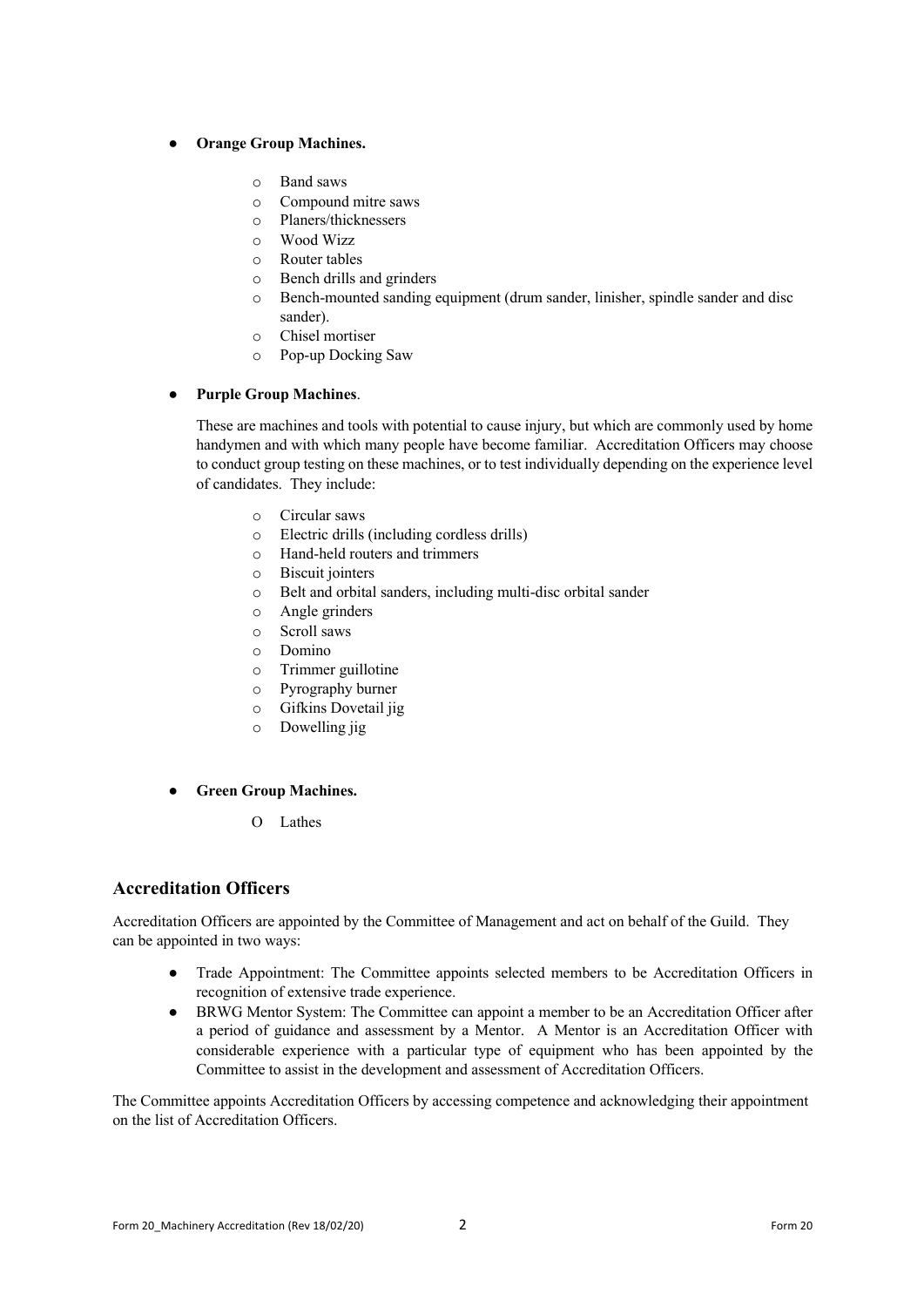# **Accreditation Register**

The Accreditation Register contains details of the accreditation status of each member. It contains a copy of this policy, together with an Accreditation Sheet for each member. Each Accreditation Sheet contains the following details:

- Member's name
- Undertaking to comply with the Accreditation System (to be signed on joining)
- A list of the Specified Machinery
- Columns for the date of successful testing for each machine, and the signature of the Accreditation Officer who conducted the test

It is a joint responsibility for the member and the Accreditation Officer to ensure his/her accreditation sheet is correct and up to date.

It is also the responsibility of the Accreditation Officer to record each new accreditation in the central register of accreditations. Such a register shall be tabled at each Management Committee meeting and noted in the minutes of that meeting.

## **Accreditation Monthly Summary Recording:**

To monitor the member's accreditation progress, it is required that each accreditation achieved during the month shall be recorded in a central register, kept in the office adjacent to members records. Such record will be monitored monthly by the Management Committee in accessing the effectiveness of the process. The completion of this record shall be the responsibility of the Accreditation Officer.

## **Direct Supervision**

When a member has not yet undertaken an accreditation test on a particular machine, he/she may be permitted to operate that machine under the direct supervision and guidance of an Accreditation Officer or other authorised member. This is good preparation for the formal accreditation process. The term 'direct supervision' means that the supervisor is present throughout the setting up, conduct and completion of the operation, including resetting the machine to nominal settings afterwards if required.

## **Arranging Accreditation**

A member can approach an Accreditation Officer at any time to arrange ad hoc accreditation, subject to mutual agreement. If an Accreditation Officer is not available, arrangements should be made by the member with an accreditation Officer for a time mutually agreed on.

## **The Accreditation Process**

When seeking accreditation on a machine, members should:

- Prepare by reading the Operators Manual and BRWG Equipment Training Package for the machine, and watching VCR/DVD material to gain a good understanding of the machine, with particular attention to hazards and safety measures
- Observe experienced members operating the machine, and ask questions
- Make an appointment with an Accreditation Officer for the machine and discuss previous experience
- Attend the accreditation session and observe, listen, ask questions and practice on the machine
- Undertake an accreditation test
- Record details on the member's Accreditation Register and arrange for the Accreditation Officer to sign the entry.